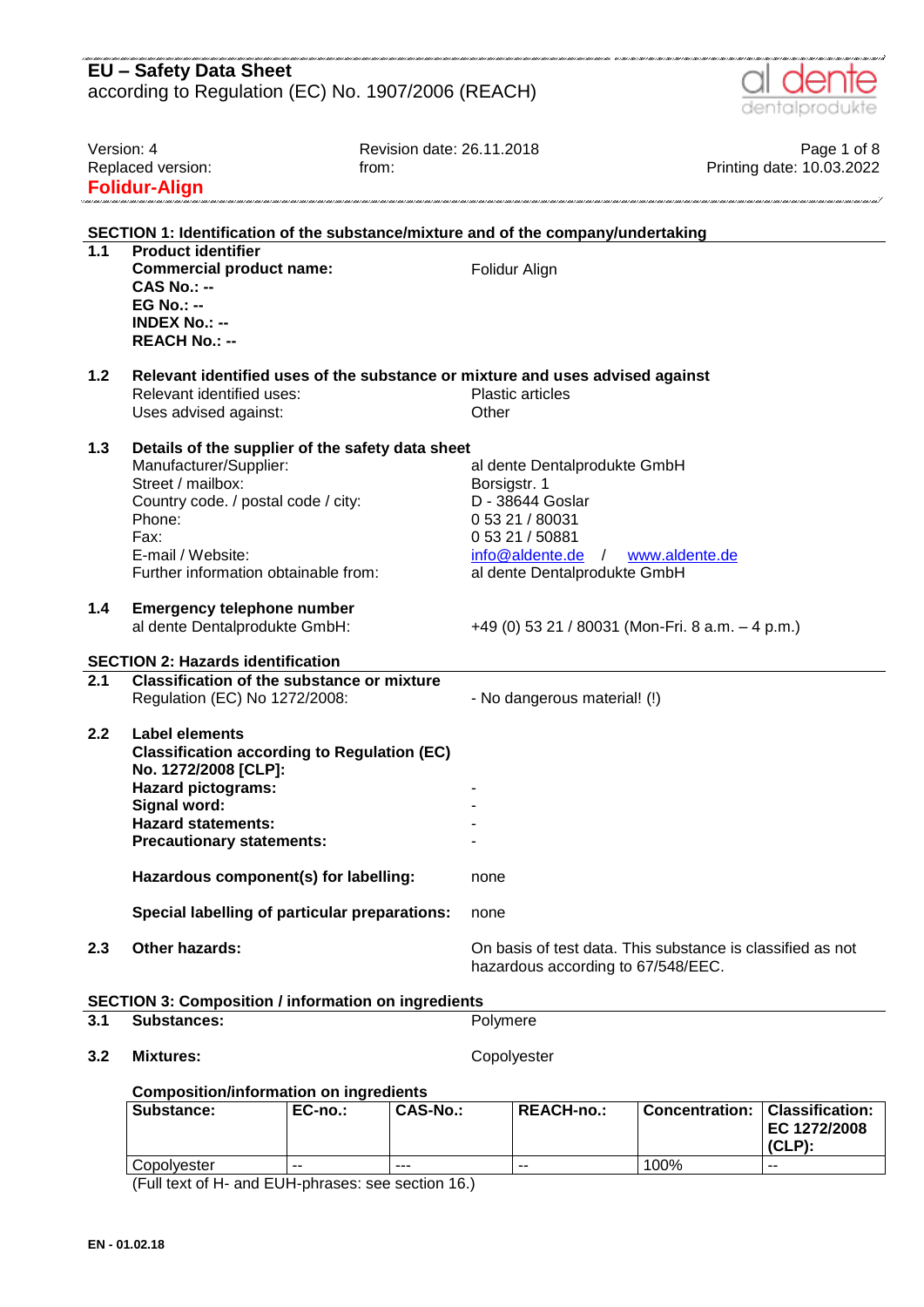

.<br>2001 - 2002 - 2002 - 2002 - 2002 - 2002 - 2002 - 2002 - 2002 - 2002 - 2002 - 200

Version: 4 Page 2 of 8<br>Revision date: 26.11.2018 Page 2 of 8<br>Printing date: 10.03.2022<br>Printing date: 10.03.2022 from: From: Friend Version: Friend Version: Friend Version: Printing date: 10.03.2022 **Folidur-Align** n<br>San 1 mai 1 mai 1 mai 1 mai 1 mai 1 mai 1 mai 1 mai 1 mai 1 mai 1 mai 1 mai 1 mai 1 mili 

|     | <b>SECTION 4: First aid measures</b>                                           |                                                                                                                                                                                                                                           |  |  |  |  |  |
|-----|--------------------------------------------------------------------------------|-------------------------------------------------------------------------------------------------------------------------------------------------------------------------------------------------------------------------------------------|--|--|--|--|--|
| 4.1 | <b>Description on first aid measures:</b>                                      |                                                                                                                                                                                                                                           |  |  |  |  |  |
|     | <b>General information:</b>                                                    | No special measures are necessary.                                                                                                                                                                                                        |  |  |  |  |  |
|     | <b>Following inhalation:</b>                                                   | Do not breathe dust. Dust should be exhausted directly at<br>the point of origin. Inhalation of dust may cause irritation of<br>the respiratory system.                                                                                   |  |  |  |  |  |
|     | <b>Following skin contact:</b>                                                 | No special measures are necessary. After contact with<br>molten product, cool skin area rapidly with cold water.<br>Immerse in cold water for a prolonged period.<br>Burns caused by molten material must be treated clinically.          |  |  |  |  |  |
|     | After eye contact:                                                             | Irritating to skin. slightly irritant<br>Rinse immediately carefully and thoroughly with eye-bath<br>or water. In case of troubles or persistent symptoms,<br>consult an ophthalmologist. Irritating to eyes.<br>Dust protection goggles. |  |  |  |  |  |
|     | After ingestion:                                                               | No special measures are necessary.                                                                                                                                                                                                        |  |  |  |  |  |
| 4.2 | Most important symptoms and effects, both<br>acute and delayed:                | No information available.                                                                                                                                                                                                                 |  |  |  |  |  |
| 4.3 | Indication of any immediate medical<br>attention and special treatment needed: | No information available.                                                                                                                                                                                                                 |  |  |  |  |  |
|     | <b>SECTION 5: Firefighting measures</b>                                        |                                                                                                                                                                                                                                           |  |  |  |  |  |
| 5.1 | <b>Extinguishing media:</b>                                                    |                                                                                                                                                                                                                                           |  |  |  |  |  |
|     | Suitable extinguishing media:                                                  | Extinguishing powder. Carbon dioxide. alcohol resistant                                                                                                                                                                                   |  |  |  |  |  |
|     | Unsuitable extinguishing media:                                                | foam. Water spray.<br>High power water jet.                                                                                                                                                                                               |  |  |  |  |  |
| 5.2 | Special hazards arising from the substance<br>or mixture:                      | In case of fire may be liberated: Carbon dioxide (CO2).<br>Carbon monoxide. Sulphur dioxide (SO2).<br>Formaldehyde.                                                                                                                       |  |  |  |  |  |
| 5.3 | <b>Advice for firefighters:</b>                                                |                                                                                                                                                                                                                                           |  |  |  |  |  |
|     | <b>General information:</b>                                                    | Use water spray jet to protect personnel and to cool<br>endangered containers.                                                                                                                                                            |  |  |  |  |  |
|     | Special protective equipment for<br>firefighters:                              | In case of fire: Wear self-contained breathing apparatus.<br>Protective clothing.                                                                                                                                                         |  |  |  |  |  |
|     | <b>SECTION 6: Accidental release measures</b>                                  |                                                                                                                                                                                                                                           |  |  |  |  |  |
| 6.1 | Personal precautions, protective equipment<br>and emergency procedures:        | No special measures are necessary.                                                                                                                                                                                                        |  |  |  |  |  |
| 6.2 | <b>Environmental precautions:</b>                                              | Do not allow to enter into surface water or drains. Do not<br>allow to enter into soil/subsoil.                                                                                                                                           |  |  |  |  |  |
| 6.3 | Methods and material for containment and<br>cleaning up                        | Take up mechanically, placing in appropriate containers for<br>disposal.                                                                                                                                                                  |  |  |  |  |  |
| 6.4 | <b>Reference to other sections:</b>                                            | Treat the recovered material as prescribed in the section<br>on waste disposal.                                                                                                                                                           |  |  |  |  |  |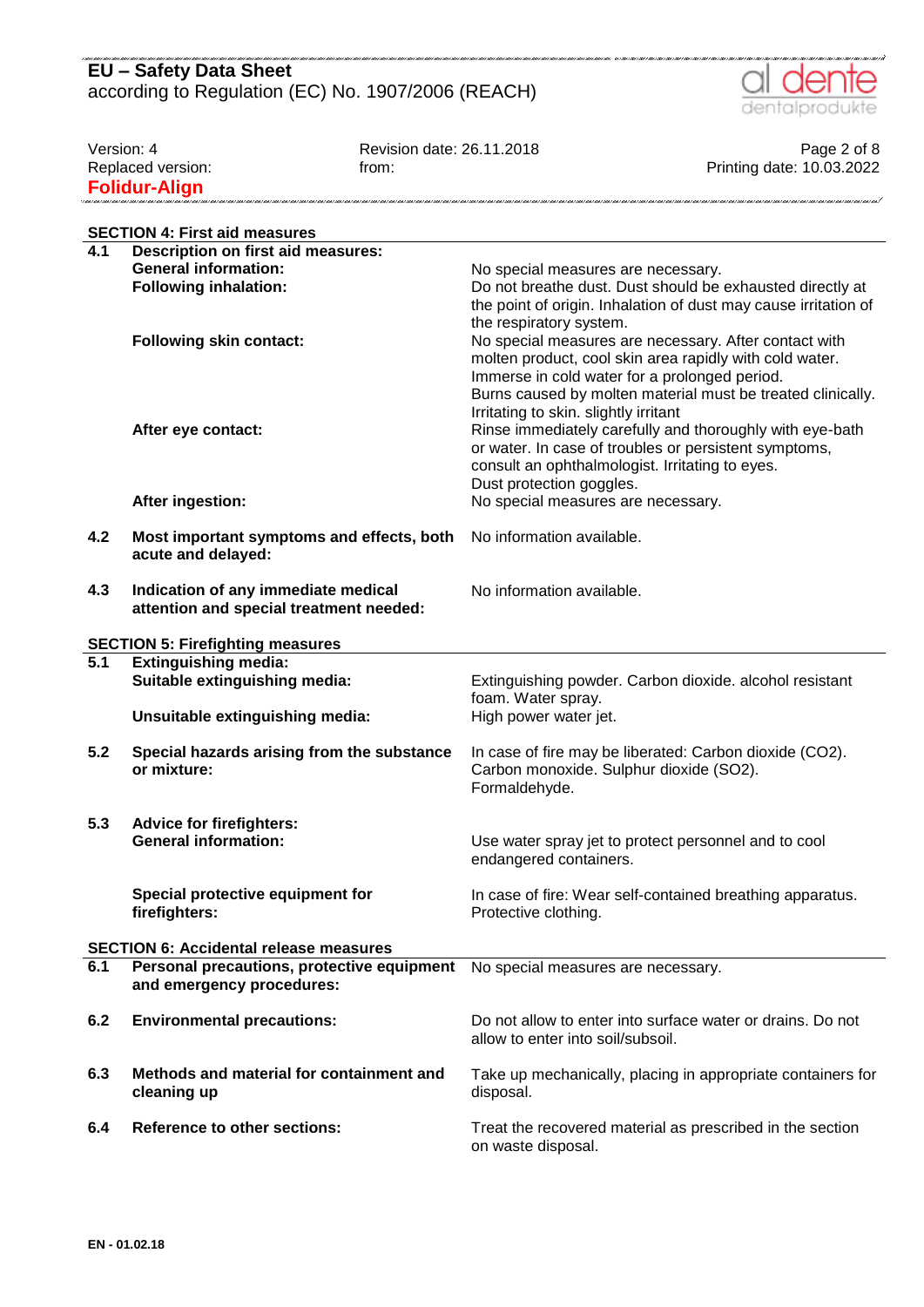

| Version: 4           | Revision date: 26.11.2018 | Page 3 of 8               |
|----------------------|---------------------------|---------------------------|
| Replaced version:    | trom:                     | Printing date: 10.03.2022 |
| <b>Folidur-Align</b> |                           |                           |
|                      |                           |                           |

## **SECTION 7: Handling and storage**

| 7.1 | <b>Precautions for safe handling</b>                         |                                                                                      |  |  |  |
|-----|--------------------------------------------------------------|--------------------------------------------------------------------------------------|--|--|--|
|     | Advices on safe handling:                                    | Avoid generation of dust. Dust must be exhausted directly<br>at the point of origin. |  |  |  |
|     | Precautions against fire and explosion:                      | Keep away from sources of ignition - No smoking. Keep<br>away from heat.             |  |  |  |
| 7.2 | Conditions for safe storage, including any incompatibilities |                                                                                      |  |  |  |
|     | Requirements for storage rooms and<br>vessels:               | Keep container tightly closed and dry.                                               |  |  |  |
|     | Hints on joint storage:                                      | Conditions to avoid: UV-radiation/sunlight.                                          |  |  |  |
|     | Storage class:                                               | 11                                                                                   |  |  |  |
| 7.3 | Specific end use(s):                                         | Observe instructions for use.                                                        |  |  |  |

### **SECTION 8: Exposure controls/personal protection**

### **8.1 Control parameters**

#### **Occupational exposure limit value**

| Substance:   CAS-No.: |  | Source:   Occupational         | ∣Occupational                       | l Limitation of | <b>Remark:</b> |
|-----------------------|--|--------------------------------|-------------------------------------|-----------------|----------------|
|                       |  | exposure limit Lexposure limit |                                     | <b>exposure</b> |                |
|                       |  | value: [ppm]                   | $\vert$ value: [mg/m <sup>3</sup> ] | peaks:          |                |

#### **Substance with a common (EC) occupational exposure limit value**

| Substance:   CAS-No.: |  | Source:   Occupational | <b>∣Occupational</b>        | Limitation of    | <b>Remark:</b> |
|-----------------------|--|------------------------|-----------------------------|------------------|----------------|
|                       |  | l exposure limit       | ⊟exposure limit             | <b>Lexposure</b> |                |
|                       |  | value:[ppm]            | value: [mɑ/m <sup>3</sup> ] | peaks:           |                |

#### **DNEL-/PNEC-values**

| <b>DNEL value</b>                                                  |                 |                                                                                   |                                                                                                                             |
|--------------------------------------------------------------------|-----------------|-----------------------------------------------------------------------------------|-----------------------------------------------------------------------------------------------------------------------------|
| Substance:                                                         | <b>CAS-No.:</b> |                                                                                   | <b>DNEL/DMEL</b>                                                                                                            |
| <b>PNEC Value</b>                                                  |                 |                                                                                   |                                                                                                                             |
| Substance:                                                         | <b>CAS-No.:</b> |                                                                                   | <b>PNEC</b>                                                                                                                 |
| <b>Remark:</b>                                                     |                 | none                                                                              |                                                                                                                             |
| <b>Exposure controls</b><br><b>Occupational exposure controls:</b> |                 | none                                                                              |                                                                                                                             |
| <b>General protection and hygiene measures:</b>                    |                 | contaminated clothing.                                                            | When using do not eat, drink, smoke, sniff. Wash hands<br>before breaks and after work. Take off immediately all            |
| <b>Personal protection equipment:</b>                              |                 | with working materials are specified in the<br>TRGS 500. Dust protection goggles. | Minimum standard for preventive measures while handling                                                                     |
| <b>Respiratory protection:</b>                                     |                 | workplace.                                                                        | With correct and proper use, and under normal conditions,<br>breathing protection is not required. Technical ventilation of |
| Hand protection:                                                   |                 |                                                                                   | See chapter 7. No additional measures necessary.                                                                            |
| በ1 በ2 18                                                           |                 |                                                                                   |                                                                                                                             |

**8.2 Exposure controls**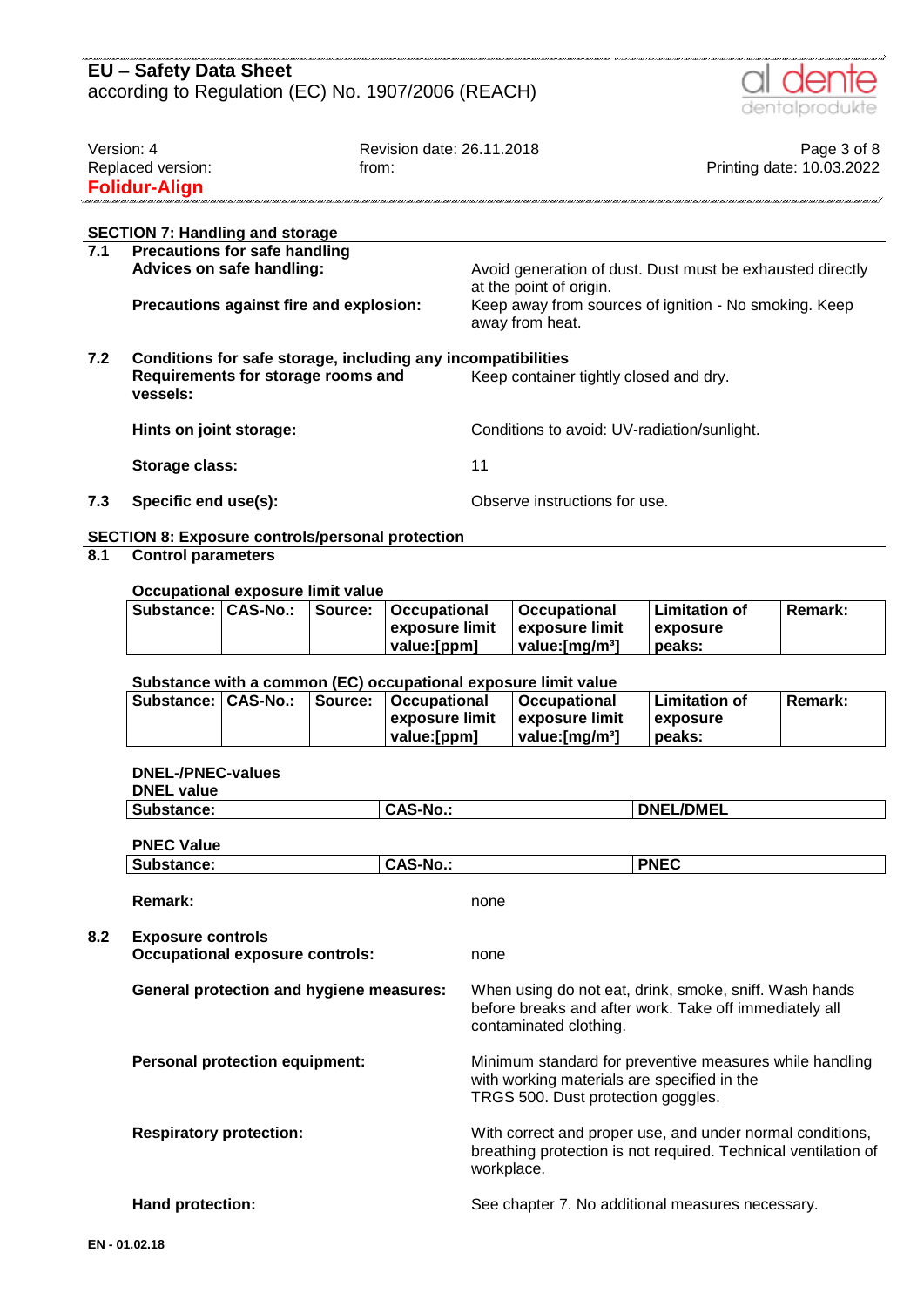

| Version: 4 | Replaced version:<br><b>Folidur-Align</b>                                                                                                                                                                                                                                                                                                      | Revision date: 26.11.2018<br>from: |                                                           |               | Page 4 of 8<br>Printing date: 10.03.2022                                                                                                                       |
|------------|------------------------------------------------------------------------------------------------------------------------------------------------------------------------------------------------------------------------------------------------------------------------------------------------------------------------------------------------|------------------------------------|-----------------------------------------------------------|---------------|----------------------------------------------------------------------------------------------------------------------------------------------------------------|
|            | <b>Eye/face protection:</b>                                                                                                                                                                                                                                                                                                                    |                                    | Dust protection goggles.                                  |               |                                                                                                                                                                |
|            | <b>Body protection:</b>                                                                                                                                                                                                                                                                                                                        |                                    | Not required.                                             |               |                                                                                                                                                                |
|            | <b>Environmental exposure controls:</b>                                                                                                                                                                                                                                                                                                        |                                    |                                                           |               | Refer to chapter 7. No further action is necessary.                                                                                                            |
|            | <b>Consumer exposure controls:</b>                                                                                                                                                                                                                                                                                                             |                                    |                                                           |               | Refer to chapter 7. No further action is necessary.                                                                                                            |
|            | <b>Exposure Scenario:</b>                                                                                                                                                                                                                                                                                                                      |                                    | none                                                      |               |                                                                                                                                                                |
|            | <b>SECTION 9: Physical and chemical properties</b>                                                                                                                                                                                                                                                                                             |                                    |                                                           |               |                                                                                                                                                                |
| 9.1        | Information on basic physical and chemical properties<br>Appearance:<br><b>Physical state:</b><br>Colour:<br>Odour:<br><b>Odour threshold:</b>                                                                                                                                                                                                 |                                    | solid<br>clear<br>characteristically<br>No data available |               |                                                                                                                                                                |
|            | Safety relevant basis data                                                                                                                                                                                                                                                                                                                     | <b>Parameter</b>                   | Value                                                     | Unit          | Remark                                                                                                                                                         |
|            | pH:<br><b>Melting point/freezing</b><br>point:                                                                                                                                                                                                                                                                                                 | Vicat                              |                                                           | 102 °C        | not applicable                                                                                                                                                 |
|            | Initial boiling point and<br>boiling range:<br><b>Flash point:</b><br><b>Evaporation rate:</b><br>Flammability (solid, gas):<br><b>Explosive properties:</b><br>Lower flammability or<br>explosive limits:<br><b>Upper flammability or</b><br>explosive limits:<br>Vapour pressure:<br>Vapour density:<br><b>Relative density:</b><br>Density: |                                    | $> 250$ °C                                                | 1,19 $g/cm^3$ | not determined<br>not determined<br>not determined<br>not explosive.<br>not applicable<br>not applicable<br>not applicable<br>not applicable<br>not determined |
|            | Solubility(ies):<br><b>Water solubility:</b><br>Fat solubility:<br><b>Partition coefficient:</b><br>n-octanol/water:                                                                                                                                                                                                                           |                                    |                                                           |               | not determined<br>practically insoluble<br>not determined<br>not determined                                                                                    |
|            | <b>Auto-ignition</b>                                                                                                                                                                                                                                                                                                                           |                                    |                                                           | 400 °C        |                                                                                                                                                                |
|            | temperature:<br><b>Decomposition</b><br>temperature:<br><b>Viscosity:</b>                                                                                                                                                                                                                                                                      |                                    | $> 280$ °C                                                |               | not applicable                                                                                                                                                 |
|            | <b>Oxidising properties:</b><br><b>Solvent content:</b>                                                                                                                                                                                                                                                                                        |                                    |                                                           |               | not determined<br>not applicable                                                                                                                               |

**9.2 Other information: Observe technical data sheet.**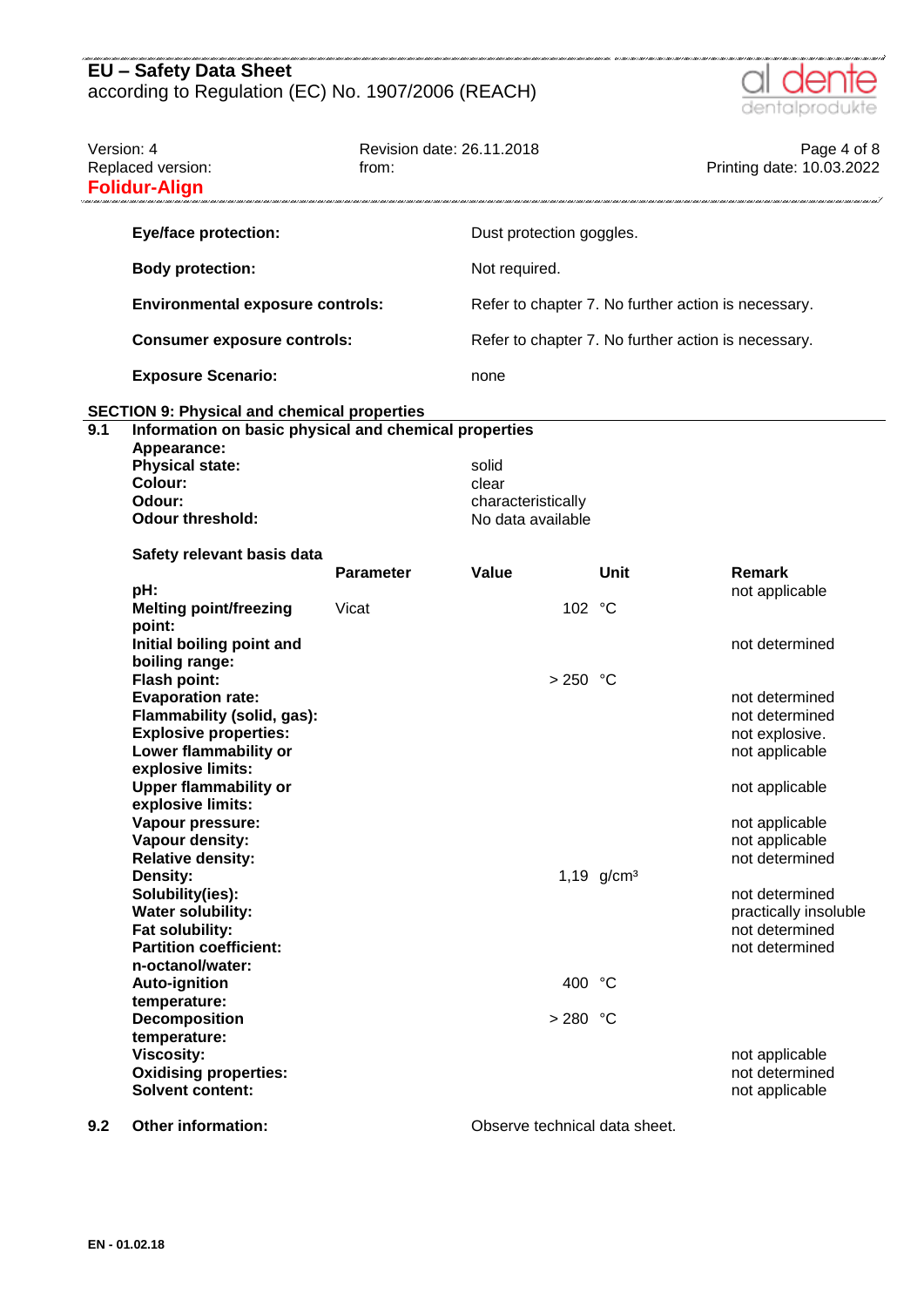|            | <b>EU - Safety Data Sheet</b>                                                              |                           |                                                                       |                                  |  |
|------------|--------------------------------------------------------------------------------------------|---------------------------|-----------------------------------------------------------------------|----------------------------------|--|
|            | according to Regulation (EC) No. 1907/2006 (REACH)                                         |                           |                                                                       |                                  |  |
|            |                                                                                            |                           |                                                                       | dentalprodukte                   |  |
| Version: 4 |                                                                                            | Revision date: 26.11.2018 |                                                                       | Page 5 of 8                      |  |
|            | Replaced version:                                                                          | from:                     |                                                                       | Printing date: 10.03.2022        |  |
|            | <b>Folidur-Align</b>                                                                       |                           |                                                                       |                                  |  |
|            |                                                                                            |                           |                                                                       |                                  |  |
|            | <b>SECTION 10: Stability and reactivity</b>                                                |                           |                                                                       |                                  |  |
|            | 10.1 Reactivity:                                                                           |                           | No hazardous reaction when handled and stored according               |                                  |  |
|            |                                                                                            |                           | to provisions.                                                        |                                  |  |
|            | 10.2 Chemical stability:                                                                   |                           | Reacts with: Solvents/Thinner Etchant and acids                       |                                  |  |
|            | 10.3 Possibility of hazardous reactions:<br><b>10.4</b> Conditions to avoid:               |                           | No data available.<br>UV-radiation/sunlight.                          |                                  |  |
| 10.5       | Incompatible materials:                                                                    |                           | Acid Base Oxidizing agent                                             |                                  |  |
|            | <b>10.6</b> Hazardous decomposition products:                                              |                           | Hydrocarbons. Carbon dioxide (CO2) Carbon monoxide.                   |                                  |  |
|            |                                                                                            |                           | aldehydes                                                             |                                  |  |
|            |                                                                                            |                           |                                                                       |                                  |  |
|            | <b>SECTION 11: Toxicological information</b><br>11.1 Information on toxicological effects: |                           | Medical device product                                                |                                  |  |
|            |                                                                                            |                           | Cytotoxtest: no abnormality detected                                  |                                  |  |
|            |                                                                                            |                           |                                                                       |                                  |  |
|            | M-factor:                                                                                  |                           | <b>Acute toxicity (dermal):</b>                                       |                                  |  |
|            | <b>Acute toxicity (oral):</b>                                                              |                           | <b>Acute toxicity (inhalative):</b>                                   |                                  |  |
|            | <b>Acute toxicity</b>                                                                      |                           |                                                                       |                                  |  |
|            | Substance:                                                                                 | <b>CAS-No.:</b>           |                                                                       | <b>Toxicological information</b> |  |
|            | <b>Skin corrosion/irritation:</b>                                                          |                           | In the case of the formation of dust.                                 |                                  |  |
|            |                                                                                            |                           |                                                                       |                                  |  |
|            | Serious eye damage/irritation:                                                             |                           | Irritating to eyes. In the case of the formation of dust.             |                                  |  |
|            | <b>Respiratory or skin sensitisation:</b>                                                  |                           | Toxicological data are not available.                                 |                                  |  |
|            | CMR effects (carcinogenicity, mutagenicity and toxicity for reproduction)                  |                           |                                                                       |                                  |  |
|            | Carcinogenicity:                                                                           |                           | No indications of human carcinogenicity exist.                        |                                  |  |
|            | Germ cell mutagenicity:                                                                    |                           | No indications of human germ cell mutagenicity exist.                 |                                  |  |
|            | Reproductive toxicity:                                                                     |                           | Toxicological data are not available.                                 |                                  |  |
|            | <b>STOT-single exposure:</b>                                                               |                           | No information available.                                             |                                  |  |
|            | <b>STOT-repeated exposure:</b>                                                             |                           | No information available.                                             |                                  |  |
|            | <b>Aspiration hazard:</b>                                                                  |                           | Inhalation of dust may cause irritation of the respiratory<br>system. |                                  |  |
|            | <b>SECTION 12: Ecological information</b>                                                  |                           |                                                                       |                                  |  |
| 12.1       | <b>Toxicity:</b>                                                                           |                           | none                                                                  |                                  |  |
|            |                                                                                            |                           |                                                                       |                                  |  |
|            | <b>Ecotoxicity</b><br>Substance:                                                           | <b>CAS-No.:</b>           | <b>Ecotoxicity</b>                                                    |                                  |  |
|            |                                                                                            |                           |                                                                       |                                  |  |
|            | 12.2 Persistence and degradability:                                                        |                           | No information available.                                             |                                  |  |
| 12.3       | <b>Bioaccumulative potential:</b>                                                          |                           | No information available.                                             |                                  |  |
| 12.4       | <b>Mobility in soil:</b>                                                                   |                           | No information available.                                             |                                  |  |
| 12.5       | <b>Results of PBT and vPvB assessment:</b>                                                 |                           | not applicable                                                        |                                  |  |

**12.6 Other adverse effects:** No information available.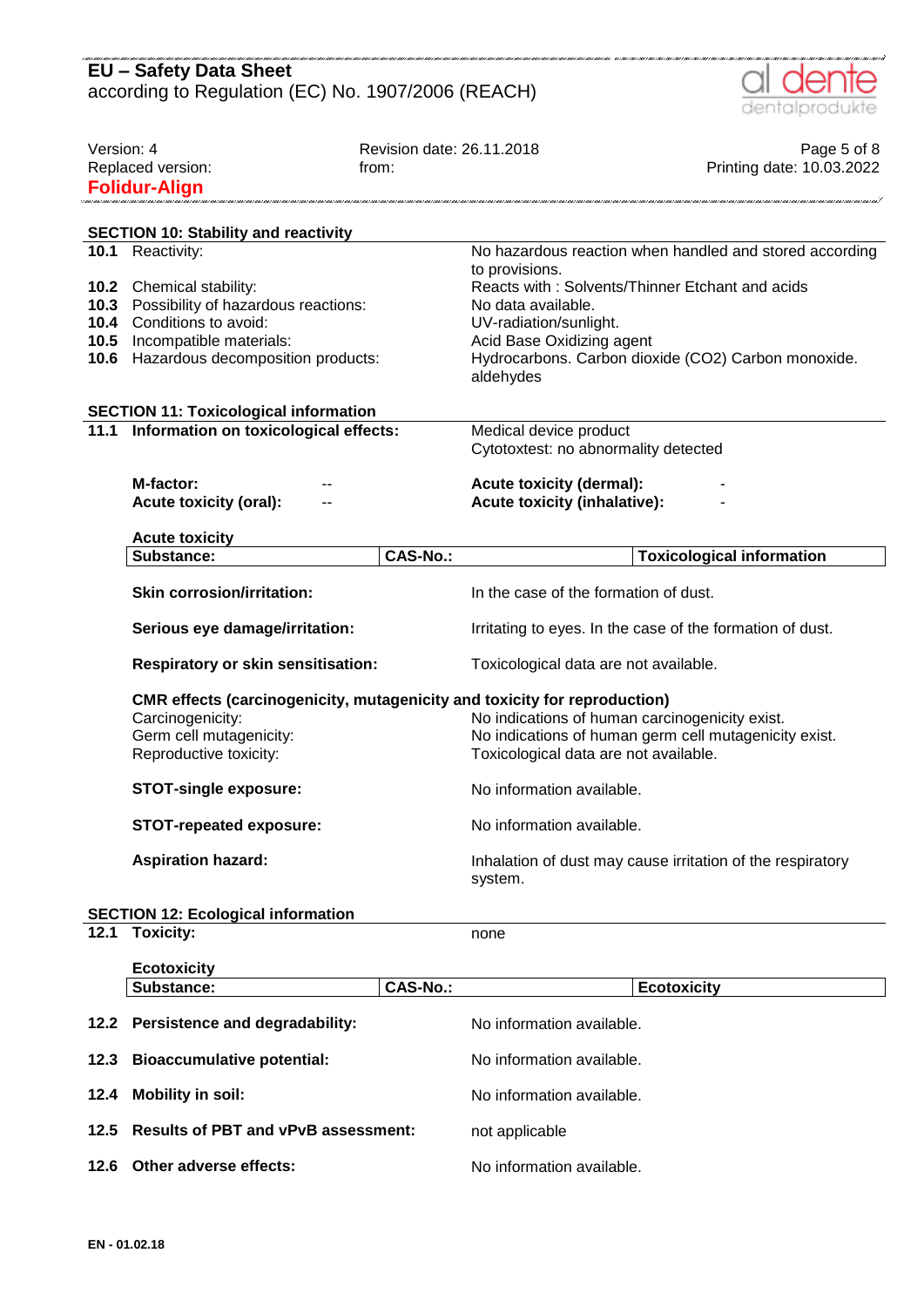

| Version: 4 |                                                                                                                                                                                                                                                          | Revision date: 26.11.2018 |                                                                                                                                                                                                                   | Page 6 of 8               |
|------------|----------------------------------------------------------------------------------------------------------------------------------------------------------------------------------------------------------------------------------------------------------|---------------------------|-------------------------------------------------------------------------------------------------------------------------------------------------------------------------------------------------------------------|---------------------------|
|            | Replaced version:                                                                                                                                                                                                                                        | from:                     |                                                                                                                                                                                                                   | Printing date: 10.03.2022 |
|            | <b>Folidur-Align</b>                                                                                                                                                                                                                                     |                           |                                                                                                                                                                                                                   |                           |
|            |                                                                                                                                                                                                                                                          |                           |                                                                                                                                                                                                                   |                           |
|            | <b>SECTION 13: Disposal considerations</b>                                                                                                                                                                                                               |                           |                                                                                                                                                                                                                   |                           |
| 13.1       | <b>Waste treatment methods:</b>                                                                                                                                                                                                                          |                           |                                                                                                                                                                                                                   |                           |
|            | <b>Appropriate disposal/Product:</b>                                                                                                                                                                                                                     |                           | Can be incinerated together with household waste in<br>compliance with applicable technical regulations<br>following consultation with approved waste disposal<br>management companies and authorities in charge. |                           |
|            | Appropriate disposal / Package:                                                                                                                                                                                                                          |                           | Dispose of waste according to applicable legislation.                                                                                                                                                             |                           |
|            | List of proposed waste codes/waste<br>designations in accordance with EWC:                                                                                                                                                                               |                           | Consult the appropriate local waste disposal expert about<br>waste disposal.                                                                                                                                      |                           |
|            | Waste code product:<br>Waste code packaging:                                                                                                                                                                                                             |                           |                                                                                                                                                                                                                   |                           |
|            | <b>SECTION 14: Transport information</b>                                                                                                                                                                                                                 |                           |                                                                                                                                                                                                                   |                           |
| 14.1       | <b>UN</b> number                                                                                                                                                                                                                                         |                           |                                                                                                                                                                                                                   |                           |
|            | <b>UN No.:</b>                                                                                                                                                                                                                                           |                           | $-$                                                                                                                                                                                                               |                           |
|            |                                                                                                                                                                                                                                                          |                           |                                                                                                                                                                                                                   |                           |
| 14.2       | UN proper shipping name                                                                                                                                                                                                                                  |                           |                                                                                                                                                                                                                   |                           |
|            | ADR / RID:                                                                                                                                                                                                                                               |                           |                                                                                                                                                                                                                   |                           |
|            | IMDG / ICAO-TI / IATA-DGR:                                                                                                                                                                                                                               |                           |                                                                                                                                                                                                                   |                           |
|            |                                                                                                                                                                                                                                                          |                           |                                                                                                                                                                                                                   |                           |
| 14.3       | <b>Transport hazard class(es)</b><br>Hazard label(s):                                                                                                                                                                                                    |                           | <b>Classification Code:</b>                                                                                                                                                                                       |                           |
| 14.4       | <b>Packing group:</b>                                                                                                                                                                                                                                    |                           |                                                                                                                                                                                                                   |                           |
| 14.5       | <b>Environmental hazards:</b><br>Labelling environmentally hazardous<br>substances<br>ADR/RID / IMDG-Code / ICAO-TI / IATA-DGR:<br><b>Marine Pollutant:</b>                                                                                              |                           | no<br>no                                                                                                                                                                                                          |                           |
|            | 14.6 Special precautions for user:<br><b>Land transport (ADR/RID)</b><br><b>Transport category:</b><br><b>Special provisions:</b>                                                                                                                        |                           | <b>Tunnel restriction code:</b><br>Limited quantity (LQ):                                                                                                                                                         |                           |
|            | Sea transport (IMDG)<br>EmS-No:<br><b>Special provisions:</b>                                                                                                                                                                                            |                           | Limited quantity (LQ):                                                                                                                                                                                            |                           |
| 14.7       | Transport in bulk according to Annex II of<br><b>Marpol and the IBC Code:</b>                                                                                                                                                                            |                           | Remark: No dangerous good in sense of these transport<br>regulations.                                                                                                                                             |                           |
|            | <b>SECTION 15: Regulatory information</b>                                                                                                                                                                                                                |                           |                                                                                                                                                                                                                   |                           |
| 15.1       | Safety, health and environmental regulations/legislation specific for the substance or mixture<br>Regulation (EC) No 166/2006 concerning the No information available.<br>establishment of a European Pollutant<br><b>Release and Transfer Register:</b> |                           |                                                                                                                                                                                                                   |                           |
|            | Regulation (EC) No 1005/2009 on substance<br>that deplete the ozone layer:                                                                                                                                                                               |                           | No information available.                                                                                                                                                                                         |                           |
|            | Regulation (EC) No 648/2004 on detergents:                                                                                                                                                                                                               |                           | No information available.                                                                                                                                                                                         |                           |
|            | Regulation (EC) No 850/2004 on persistent<br>organic pollutants:                                                                                                                                                                                         |                           | No information available.                                                                                                                                                                                         |                           |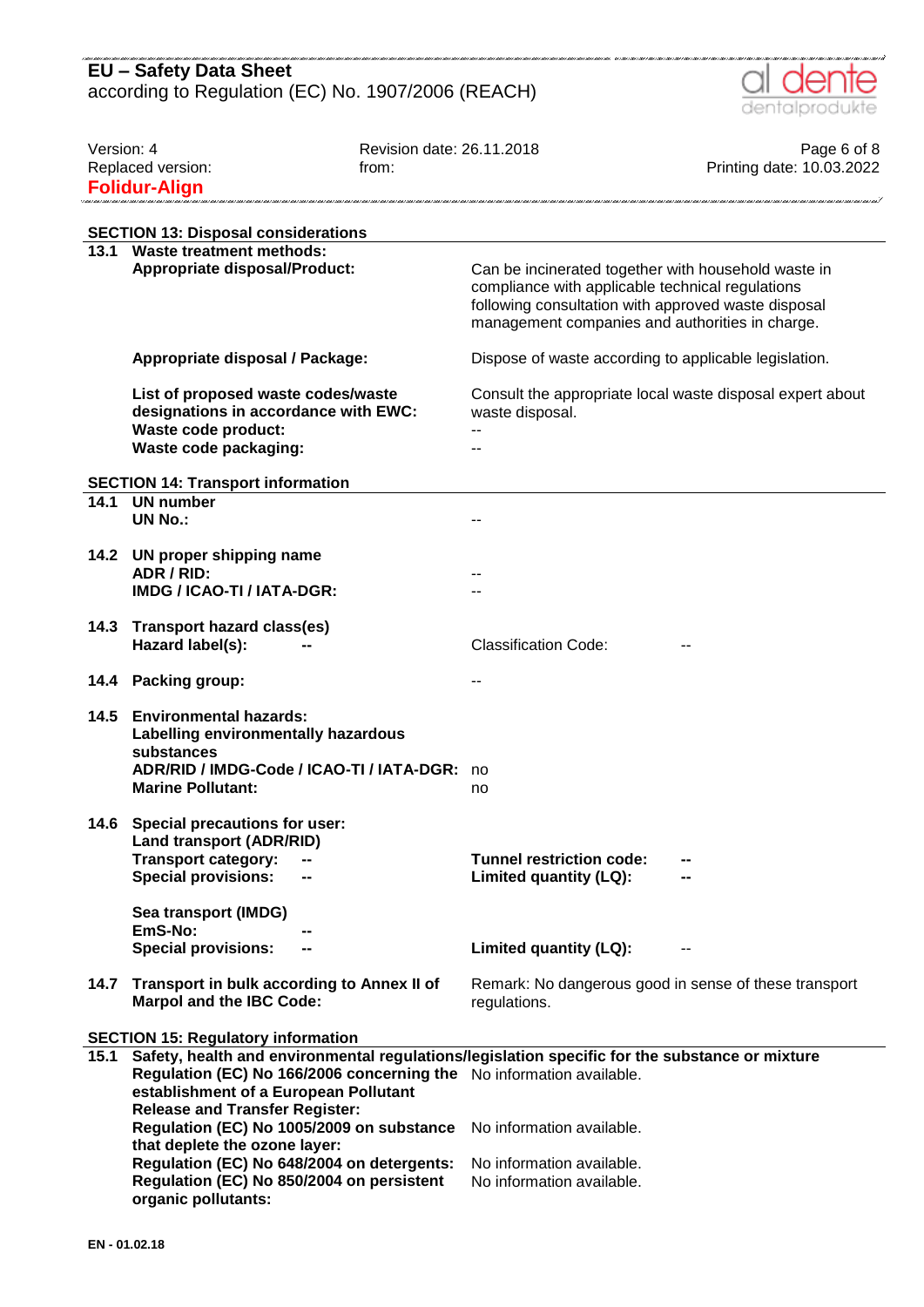| EU - Safety Data Sheet                             |  |
|----------------------------------------------------|--|
| according to Regulation (EC) No. 1907/2006 (REACH) |  |



| Version: 4                           | Replaced version:<br><b>Folidur-Align</b>                                                                                                                                                                                                                                                                                                                                                                                                                                                                                                                                                                                                     | Revision date: 26.11.2018<br>from:                                                                                                                                                                                                                                                                                                                                                       |                                                                              | Page 7 of 8<br>Printing date: 10.03.2022 |  |  |
|--------------------------------------|-----------------------------------------------------------------------------------------------------------------------------------------------------------------------------------------------------------------------------------------------------------------------------------------------------------------------------------------------------------------------------------------------------------------------------------------------------------------------------------------------------------------------------------------------------------------------------------------------------------------------------------------------|------------------------------------------------------------------------------------------------------------------------------------------------------------------------------------------------------------------------------------------------------------------------------------------------------------------------------------------------------------------------------------------|------------------------------------------------------------------------------|------------------------------------------|--|--|
|                                      | Regulation (EU) No 649/2012 concerning the<br>export and import of dangerous chemicals:                                                                                                                                                                                                                                                                                                                                                                                                                                                                                                                                                       |                                                                                                                                                                                                                                                                                                                                                                                          | No information available.                                                    |                                          |  |  |
|                                      | <b>Restrictions according to Title VIII of</b><br><b>Regulation (EC) No 1907/2006:</b>                                                                                                                                                                                                                                                                                                                                                                                                                                                                                                                                                        |                                                                                                                                                                                                                                                                                                                                                                                          | No information available.                                                    |                                          |  |  |
|                                      | <b>National regulations:</b><br><b>Restrictions of occupation:</b><br>Other regulations, restrictions and<br>prohibition regulations:                                                                                                                                                                                                                                                                                                                                                                                                                                                                                                         |                                                                                                                                                                                                                                                                                                                                                                                          | Observe in addition any national regulations!<br>none<br>none                |                                          |  |  |
| 15.2                                 | <b>Chemical safety assessment:</b>                                                                                                                                                                                                                                                                                                                                                                                                                                                                                                                                                                                                            |                                                                                                                                                                                                                                                                                                                                                                                          | For this substance a chemical safety assessment has not<br>been carried out. |                                          |  |  |
| <b>SECTION 16: Other information</b> |                                                                                                                                                                                                                                                                                                                                                                                                                                                                                                                                                                                                                                               |                                                                                                                                                                                                                                                                                                                                                                                          |                                                                              |                                          |  |  |
|                                      | Relevant H- and EUH-phrases (Number and full text)<br><b>Hazard statements</b>                                                                                                                                                                                                                                                                                                                                                                                                                                                                                                                                                                |                                                                                                                                                                                                                                                                                                                                                                                          |                                                                              |                                          |  |  |
|                                      | <b>Training advice:</b><br><b>Recommended restrictions of use:</b>                                                                                                                                                                                                                                                                                                                                                                                                                                                                                                                                                                            |                                                                                                                                                                                                                                                                                                                                                                                          | none<br>none                                                                 |                                          |  |  |
|                                      | <b>Further information:</b><br>The above information describes exclusively the safety requirements of the product and is based on our<br>present-day knowledge. The information is intended to give you advice about the safe handling of the<br>product named in this safety data sheet, for storage, processing, transport and disposal. The information<br>cannot be transferred to other products. In the case of mixing the product with other products or in the case<br>of processing, the information on this safety data sheet is not necessarily valid for the new made-up<br>material.<br><b>Documentation of changes:</b><br>none |                                                                                                                                                                                                                                                                                                                                                                                          |                                                                              |                                          |  |  |
|                                      | Key literature references and sources for<br>none<br>data:                                                                                                                                                                                                                                                                                                                                                                                                                                                                                                                                                                                    |                                                                                                                                                                                                                                                                                                                                                                                          |                                                                              |                                          |  |  |
|                                      | Abbreviations and acronyms:                                                                                                                                                                                                                                                                                                                                                                                                                                                                                                                                                                                                                   |                                                                                                                                                                                                                                                                                                                                                                                          |                                                                              |                                          |  |  |
|                                      | AC:                                                                                                                                                                                                                                                                                                                                                                                                                                                                                                                                                                                                                                           | Artikelkategorie (Article Category)<br>Rat für Arbeitsschutz und Gefahrstoffe, Amerika (American Conference of<br>Government Industrial Hygienists)<br>Europäisches Übereinkommen über die internationale Beförderung gefährlicher<br>Güter auf Binnengewässern (Accord européen relatif au transport international des<br>marchandises dangereuses par voies de navigation intérieures) |                                                                              |                                          |  |  |
|                                      | ACGIH:                                                                                                                                                                                                                                                                                                                                                                                                                                                                                                                                                                                                                                        |                                                                                                                                                                                                                                                                                                                                                                                          |                                                                              |                                          |  |  |
|                                      | ADN:                                                                                                                                                                                                                                                                                                                                                                                                                                                                                                                                                                                                                                          |                                                                                                                                                                                                                                                                                                                                                                                          |                                                                              |                                          |  |  |
|                                      | ADR:                                                                                                                                                                                                                                                                                                                                                                                                                                                                                                                                                                                                                                          | Europäisches Übereinkommen über die internationale Beförderung gefährlicher<br>Güter auf der Straße (Accord européen relatif transport des merchandises<br>dangereuses par route)                                                                                                                                                                                                        |                                                                              |                                          |  |  |
|                                      | AGW:                                                                                                                                                                                                                                                                                                                                                                                                                                                                                                                                                                                                                                          | Arbeitsplatzgrenzwert                                                                                                                                                                                                                                                                                                                                                                    |                                                                              |                                          |  |  |
|                                      | AOX:                                                                                                                                                                                                                                                                                                                                                                                                                                                                                                                                                                                                                                          | Adsorbierbare organisch gebundene Halogene (Adsorbable Organic halogen<br>compounds)                                                                                                                                                                                                                                                                                                     |                                                                              |                                          |  |  |
|                                      | Bw:<br>CMR:                                                                                                                                                                                                                                                                                                                                                                                                                                                                                                                                                                                                                                   | Körpergewicht (Body weight)<br>Stoffe klassifiziert als Krebserzeugend, Mutagen oder Reproduktionstoxisch<br>(Carcinogenic, Mutagenic, toxic for Reproduction)                                                                                                                                                                                                                           |                                                                              |                                          |  |  |
|                                      | CSR:                                                                                                                                                                                                                                                                                                                                                                                                                                                                                                                                                                                                                                          | Stoffsicherheitsbericht (Chemical Safety Report)                                                                                                                                                                                                                                                                                                                                         |                                                                              |                                          |  |  |
|                                      | DIN:<br>Deutsches Institut für Normung / Deutsche Industrienorm                                                                                                                                                                                                                                                                                                                                                                                                                                                                                                                                                                               |                                                                                                                                                                                                                                                                                                                                                                                          |                                                                              |                                          |  |  |
|                                      | DNEL:<br>Grenzwert, unterhalb dessen der Stoff keine Wirkung ausübt (Derived No Effect<br>Level)                                                                                                                                                                                                                                                                                                                                                                                                                                                                                                                                              |                                                                                                                                                                                                                                                                                                                                                                                          |                                                                              |                                          |  |  |